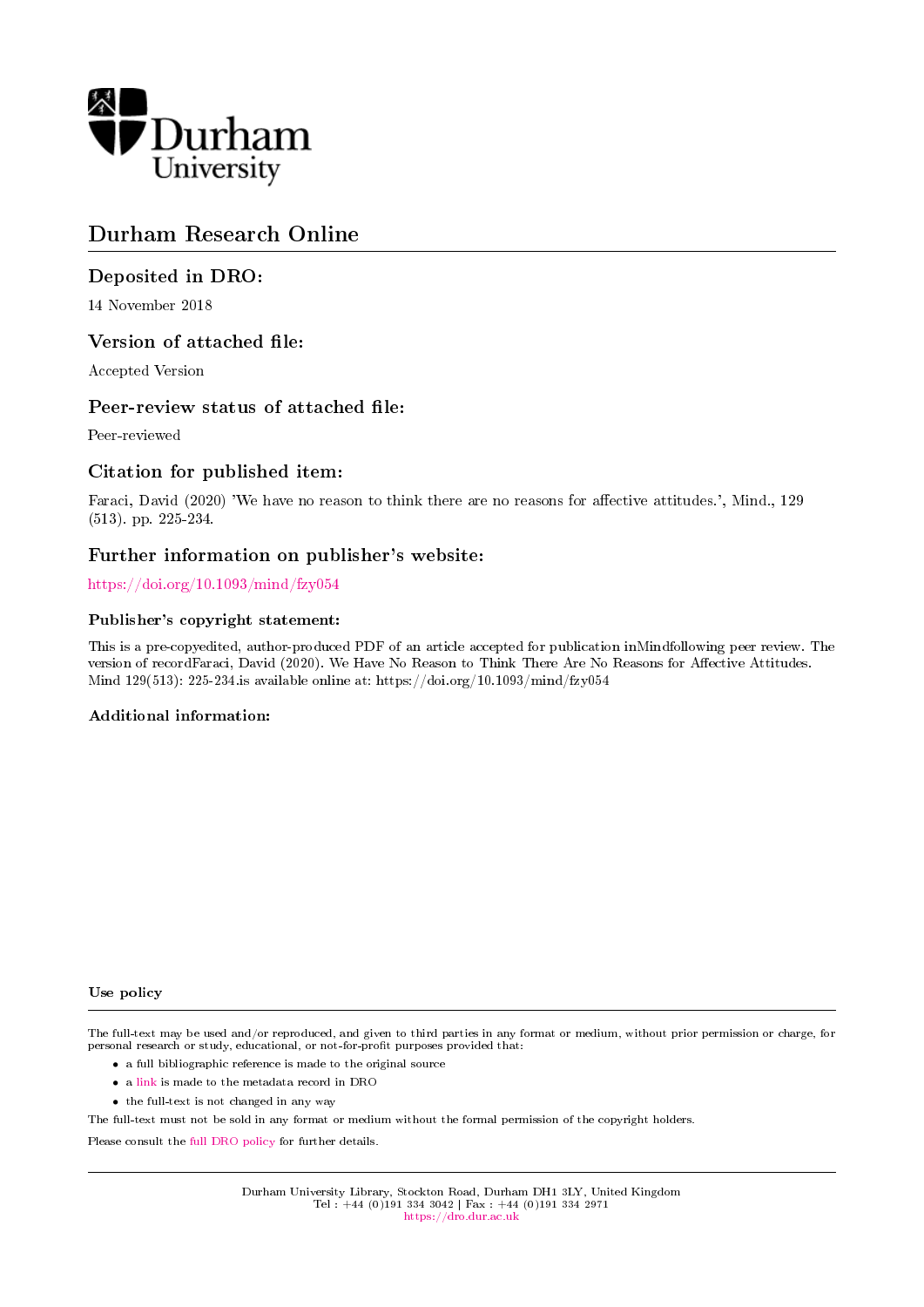# **WE HAVE NO REASON TO THINK THERE ARE NO REASONS FOR AFFECTIVE ATTITUDES**

### *David Faraci*

Barry Maguire (2018) argues that there are no reasons (of the right kind<sup>1</sup>) for affective attitudes.<sup>2</sup> 'There is no reason for your incredulous reaction to this' thesis, he claims (p. 779). In this paper, I argue that we have no reason to accept his thesis.

Maguire provides the following gloss of his argument:

The heart of my argument is this: so-called reasons of the right kind for affective attitudes have a different nature from reasons for action. Reasons for action are *gradable*—they have weights—and they are *contributory*—they are incomplete parts of a specific kind of explanation of overall normative facts, such as facts about what you ought to do. But so-called reasons of the right kind for affective attitudes are neither gradable nor contributory. (p. 780)

In §§1-3, I examine these purported differences between reasons for action and socalled reasons for affective attitudes. In each case, I argue that the differences are exaggerated and that to the extent they obtain, they are best explained by differences between actions and affective attitudes, not between kinds of normative support. In §4, I argue that even if Maguire were correct, the extent of the threat to one of his central targets—so-called 'buck-passing' views—would remain unclear.

### **1. Competition**

 $\overline{a}$ 

Maguire begins with a personal case about the death of his grandmother. He had multiple reactions to her passing. She was suffering greatly at her death, and believed that death would allow her to rejoin her husband. This seemed to make relief at her passing fitting. But she was also the matriarch of his family, and had a wonderful sense of humor. This seemed to make sadness at her passing fitting. Of course, these considerations did not compete with one another. It's not as though if the fitting level of relief had been identical to the fitting level of sadness, then the two would have cancelled each other out and he ought to have felt nothing at all. Rather, both sadness and relief were fitting.

<sup>&</sup>lt;sup>1</sup> All references to reasons herein are to right-kind reasons. Maguire (understandably) does not provide a precise account of the distinction, but instead distinguishes right-kind reasons from incentives, moral reasons and prudential reasons. I follow suit.

<sup>2</sup> All quotations from Maguire (2018).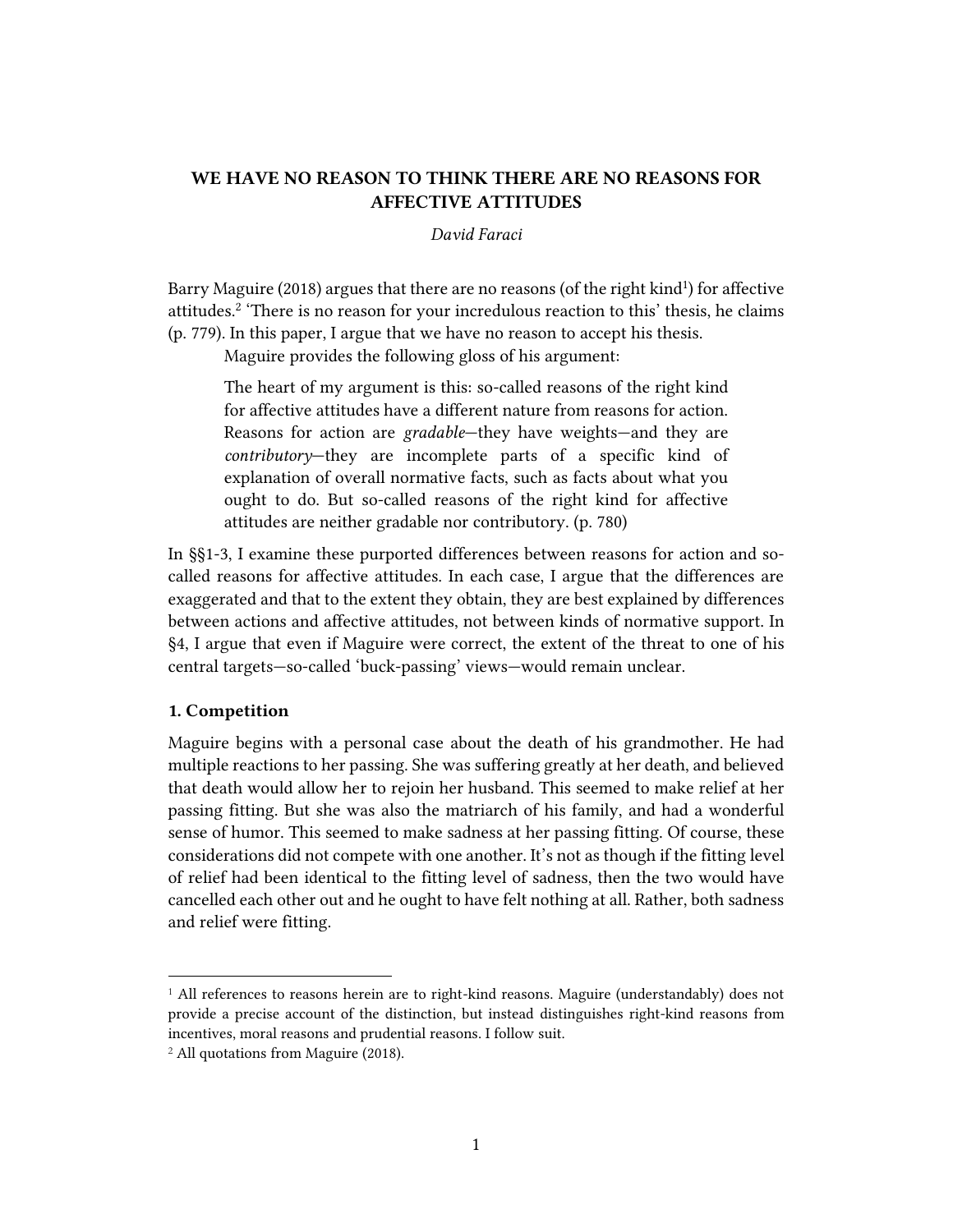Maguire's other cases all build on one in which your good friend Andrew gets a promotion you deserved. Maguire says that it seems fitting to feel disappointed and displeased given your deservingness, yet at the same time pleased given your friendship. In a later version of the case, Andrew's being promoted allows him to stay in his apartment, an apartment that, had he had to leave, would have gone to another good friend, Margaret. Maguire says it can be fitting to feel both pleased (for Andrew's sake) and displeased (for Margaret's).

These cases are meant to illustrate one purported contrast between reasons for action and fit-making considerations—which are widely taken to be reasons, and which Maguire takes to exhaust the so-called reasons $3-$  for affective attitudes: the former *compete* to determine what one ought to do overall; the latter do not.<sup>4</sup> (From here, I use 'FMCs' to mean 'fit-making considerations' or 'fit-making considerations for affective attitudes', as dictated by context.)

Maguire's argument would go through, for one, if competition were a feature of reasons *per se.* But it is not. Consider a case in which I have a reason to push button A: it will save five lives. I also have a reason to push button B: it will save a sixth life. It should be clear that these reasons do not compete merely in virtue of being reasons. If I can I should simply push both! Obviously, this does nothing to suggest these are not reasons.

Reasons certainly *can* compete. They would in the above case, for instance, if I could only push one button. More generally, reasons compete when there is tension of some kind between the options they are reasons for. The most obvious kind of tension, as just illustrated, stems from options' being mutually exclusive.<sup>5</sup>

 $\overline{a}$ 

<sup>&</sup>lt;sup>3</sup> I simply follow him in this, though it is a substantive claim (see note 10).

<sup>4</sup> Competition is the first aspect of the *contributory* nature of reasons mentioned in the quotation in the introduction. Maguire connects the purported non-competitive nature of fit-making considerations to another purported feature: *strictness.* Reasons for action are *non-strict,* Maguire claims, in that they alone do not issue in an 'overall ought'; what one ought to do depends on the other reasons present. By contrast, Maguire claims, fit-making considerations are *strict*; because they do not compete, considerations that make it fitting to feel some attitude do so all on their own, issuing in an 'ought'. My arguments in this section and the next can be extended to address this claim as well (see note 11).

<sup>&</sup>lt;sup>5</sup> The precise nature of the relevant sort of tension, and thus the precise conditions of competition, are beyond the scope of this paper. However, for illustrative purposes I offer one example of competition without mutual exclusion. Suppose that Bob is standing in the path of a trolley. Pushing button B will divert that trolley onto an empty side track. Five people are standing in the path of a different trolley on a third track. Pushing button A will divert that trolley onto Bob's track. You certainly *can* push both buttons. But your reason for pushing button B—it will remove the danger the first trolley poses to Bob—is arguably only a reason to do so if you *don't* push button A.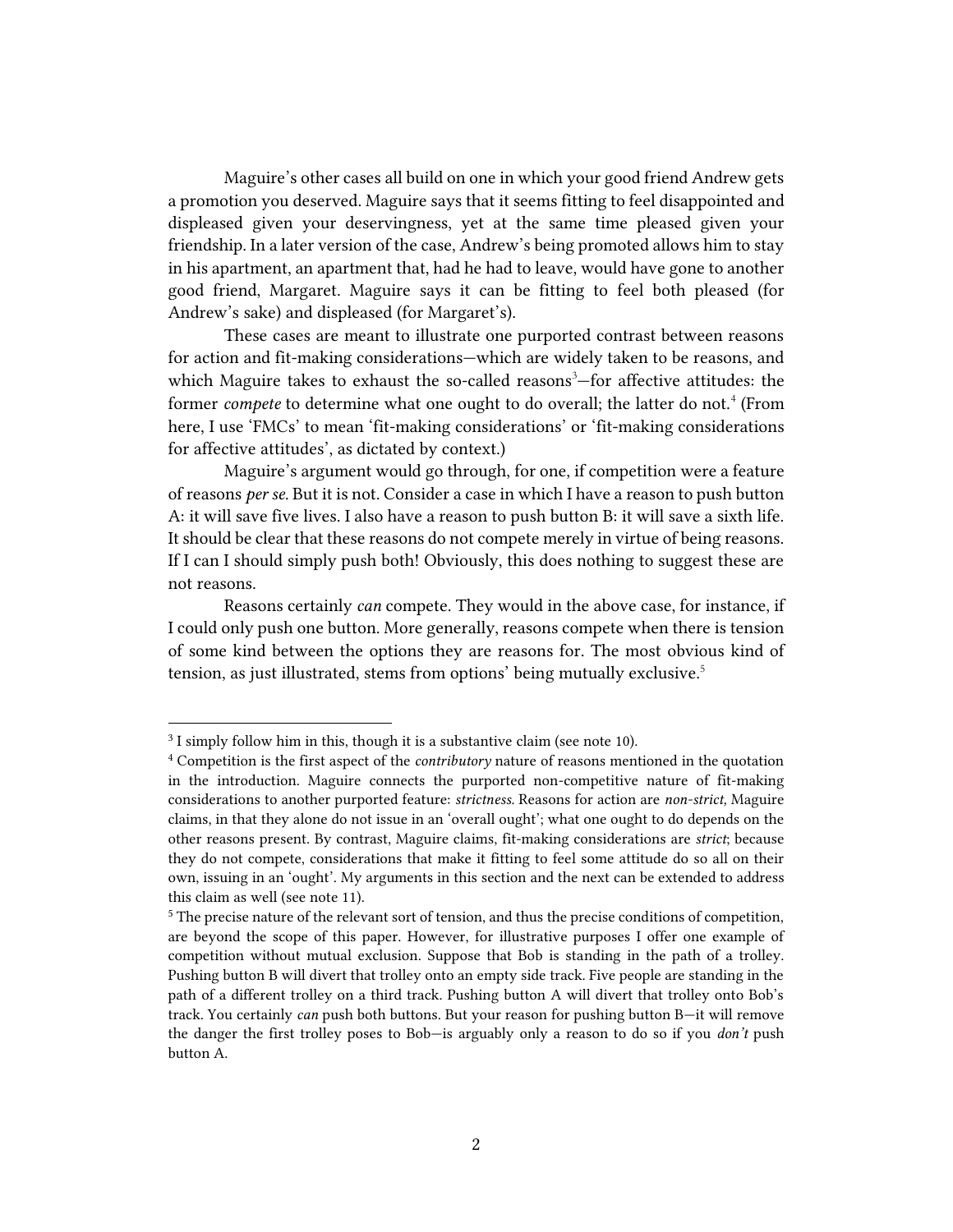If Maguire's argument is to go through, there needs to be some tension between the agents' affective options in his cases—tension that would lead us to expect competition were the FMCs reasons. Maguire never says anything explicit about what this tension amounts to. But we know, first, that it does not stem from mutual exclusion, as Maguire accepts that it is possible to feel both attitudes in each of his cases. Second, he must be implicitly relying on some intuitive tension between the *particular* attitudes he discusses, rather than some general tension between affective attitudes. Consider: the fact that a friend you're visiting is sick makes it fitting to feel sorry for her and makes it fitting to feel worried about catching her ailment. Cases like this would do nothing for Maguire, for intuitively there is no tension here whatsoever, and so no one would ever expect the reasons for these attitudes to compete. With all this in mind, consider the following passage:

The simplest way for considerations to compete is for one to make an attitude fitting and for another to make that very attitude unfitting. Suppose you didn't get some promotion, but your good friend Andrew did. You know that you would have deserved the promotion, but it is really good that Andrew got it. The fact that you didn't get the promotion makes it fitting to feel disappointed. The fact that your friend got the promotion makes it fitting to feel pleased. But the considerations supporting these attitudes do not compete. The fact that you didn't get the promotion doesn't make it unfitting to feel pleased, and the fact that your friend got it doesn't make it unfitting to feel disappointed. It is fitting to feel pleased and disappointed in these different respects in this case. (p. 788)

Maguire begins here by identifying the 'simplest' form of competition, which we may call *intra-option* competition: reasons for X competing with reasons against X. We may contrast this with *inter-option* competition: reasons for X competing with reasons for Y.<sup>6</sup> Intra-option competition is useful for Maguire because it always obtains (unlike inter-option competition, as illustrated by the button and sick-friend cases): reasons for X always compete with reasons against X because taking option X and not taking option X are always mutually exclusive.

 $\overline{a}$ 

<sup>6</sup> We might further distinguish inter-*attitude* competition between reasons for taking different attitudes with inter-*object* competition between reasons for taking the same attitude towards different objects. We might also distinguish inter-*level* competition between reasons for taking one attitude towards objects at different levels of description. For example, there might be competition between reasons for running, for running with a friend, for running with a friend to the park, etc. All such forms of competition are arguably possible, but are not features of reasons *per se.*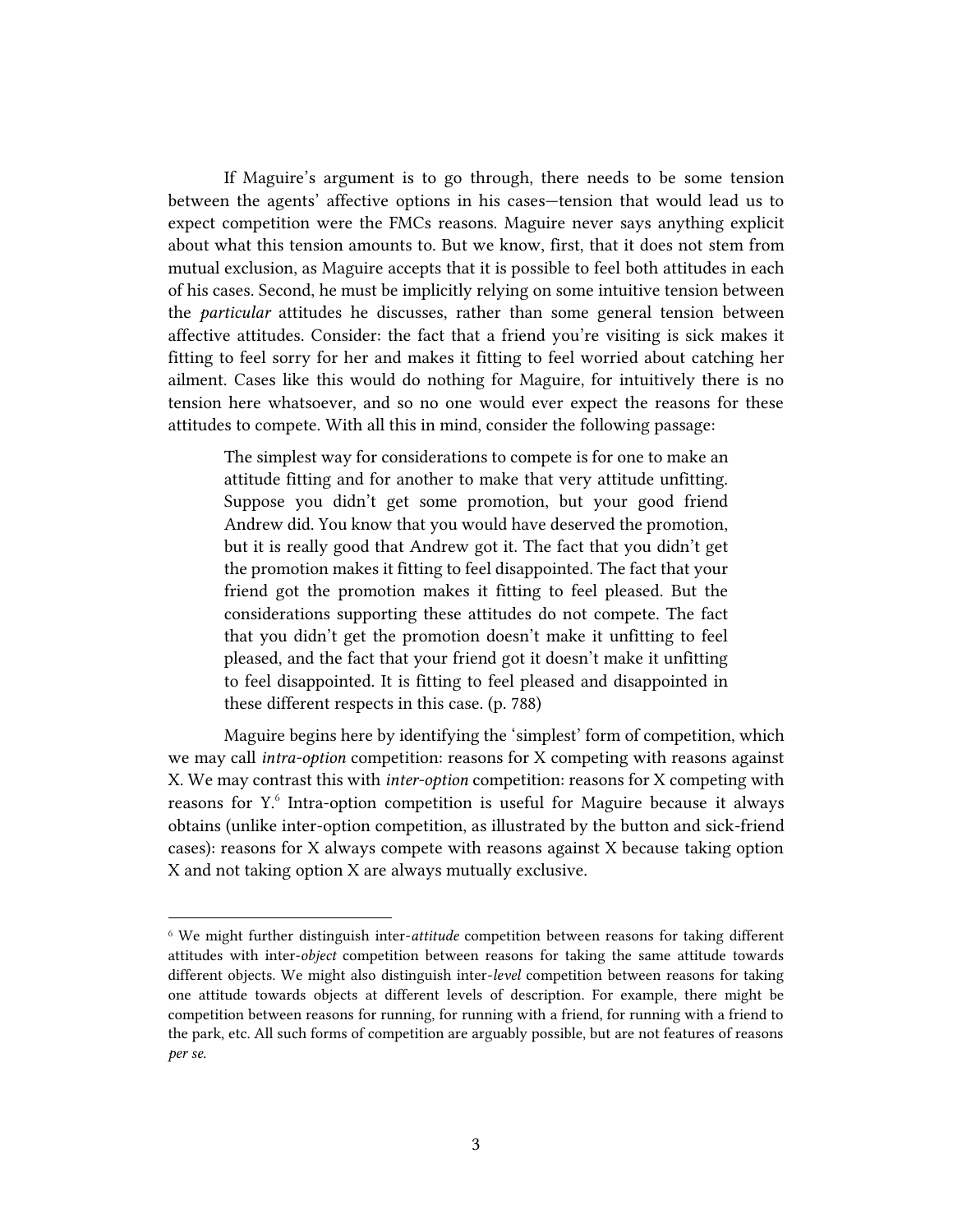Maguire then turns to a case in which an FMC for disappointment fails to compete with an FMC for pleasure. At first glance, this looks like inter-option competition between reasons for disappointment and pleasure. Yet Maguire surely means this to be a failure of intra-option competition; why else mention it?

There are two ways to read Maguire's cases as exhibiting failures of intraoption competition. First, the cases might be read as suggesting that there are no *un*fit-making considerations for affective attitudes, only the presence or absence of fit-making ones. But if FMCs fail to compete intra-option merely because there are no unfit-making considerations for them to compete with, it is hard to see why we should conclude that FMCs aren't really reasons. If (probably: *per impossibile*) there were some action against which there were never any reasons, that wouldn't suggest that there could be no reasons *for* that action.

More promisingly, we might take Maguire to be assuming that in each of his cases, the relevant attitudes are *opposed* such that FMCs for one attitude are *ipso facto*  unfit-making considerations for the other—e.g., in the case described in the passage above, that FMCs for disappointment are *ipso facto* unfit-making considerations for pleasure. Maguire says nothing to defend this claim. Nevertheless, one might find it tempting, on grounds that these particular attitudes, though not mutually exclusive, are intuitively opposed. One might thus read Maguire as follows: FMCs for disappointment and pleasure (etc.) don't compete, and thus either disappointment and pleasure are not opposing attitudes, or FMCs for these attitudes are not reasons. Given this choice, we should accept that FMCs are not reasons.

But this is a false dilemma. To see this, we need to distinguish two claims. The first is that there is tension between feeling disappointment and pleasure *full stop.* The second is that there is tension between feeling disappointment and pleasure *about precisely the same thing.* With this in mind, consider another passage:

The fact that your friend will be able to stay in his apartment makes it fitting for you to be pleased about the promotion, but the fact that the promotion wasn't really deserved seems not to make it fitting for you to be pleased about the promotion *as such.* This is all plausible, but notice that we have again distinguished two attitudes both of which are fitting and that are perfectly compatible with each other: being pleased that he can stay in his apartment and not being pleased as such about the promotion. (p. 788)

As argued, Maguire needs to rely on some tension between pleasure and displeasure in order to generate an expectation of competition. Yet, here, Maguire seems to be claiming just the opposite: pleasure and displeasure in this case 'are perfectly compatible with each other'. The above distinction allows us to make sense of this. Pleasure and displeasure may be opposed such that it is in some way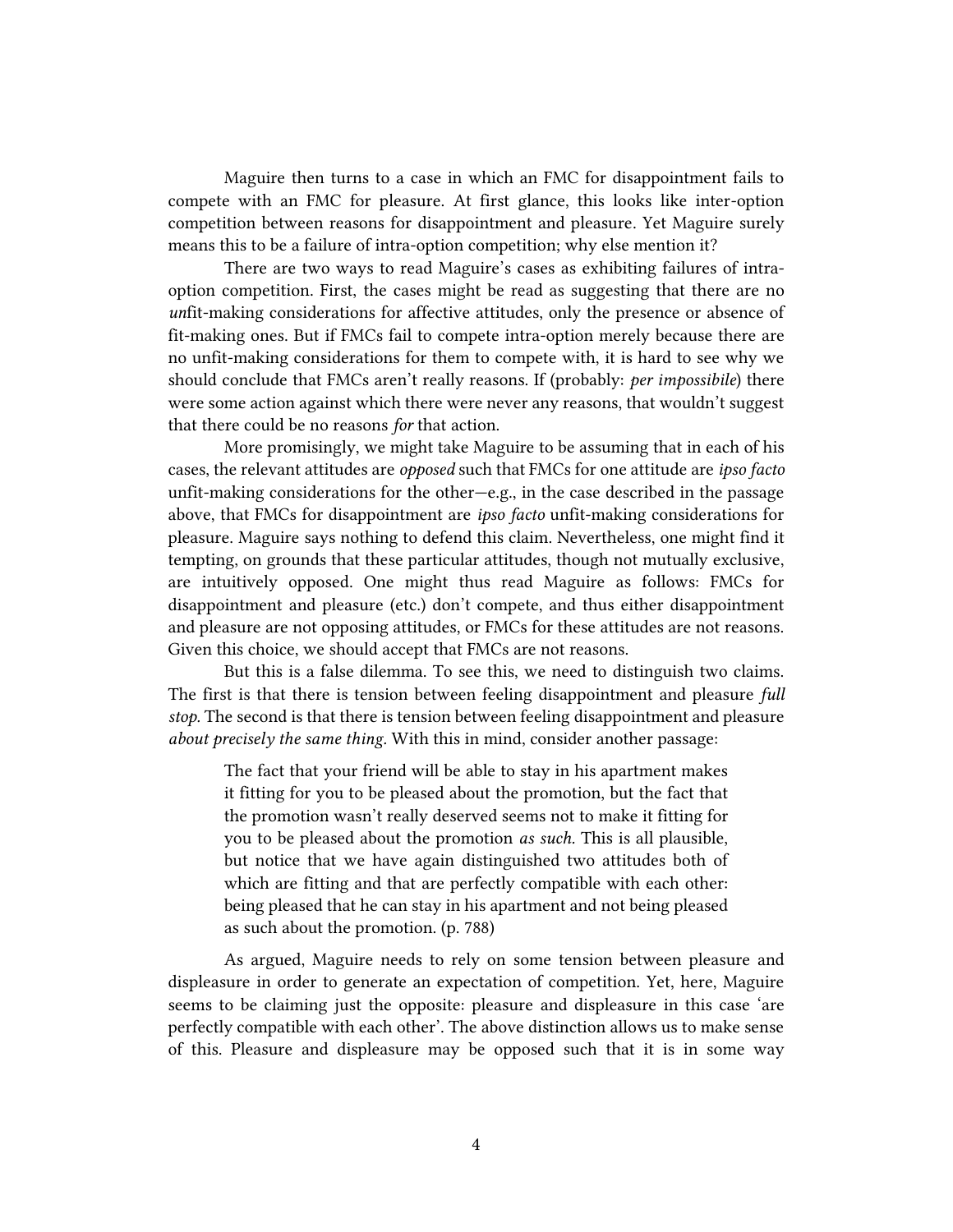problematic—perhaps even impossible—to feel both about precisely the same thing.<sup>7</sup> The fact that your friend can stay in his apartment might make it fitting to feel pleased about *this aspect* of his promotion, and therefore also make it unfitting to feel displeased about this *same* aspect of his promotion. But it is not an unfit-making consideration for feeling displeased *full stop* because, for one, it is not an unfit-making consideration for feeling displeased about the promotion *as such.* As Maguire himself makes clear, there is no tension whatsoever between taking these attitudes—opposed though they may be in this broader sense—towards different things, or even towards different aspects of the same thing.

What Maguire's cases illustrate, I submit, is not that FMCs are not reasons, but rather that the contexts in which we tend to think about reasons for action and reasons for attitudes differ, in part because actions and attitudes themselves differ. We tend to think about how we and others should act in contexts where the reasons for them compete, because actions are frequently in tension, and we need to pick one. By contrast, as Maguire's cases show, we often consider how we and others should feel in contexts where there are no relevant tensions, because we can feel many different ways about different things, or about different aspects of the same thing. In such contexts there is no reason to expect competition amongst the relevant FMCs, and therefore no reason to think they are not reasons.

### **2. Combination**

 $\overline{a}$ 

According to Maguire, reasons *combine* to determine what option to take overall; FMCs do not. <sup>8</sup> Here is an example:

You are a knight, about to face the terrible dragon. The dragon has sharp claws. She has the ability to swipe at you with the claws. She also has a look in her eye that suggests she might quite like to. Do these distinct facts about the dragon constitute distinct 'reasons' to fear the dragon? They are distinct considerations, to be sure. But intuitively they work together to constitute one source of normative support for fear at the prospect of being cut open by a swipe from the dragon. (p. 789)

<sup>7</sup> I grant this merely for the sake of argument. If you deny it, then Maguire loses any obvious grounds for claiming that FMCs for one are *ipso facto* unfit-making considerations for the other a claim that, as seen above, is required to make sense of his introduction of intra-option competition.

<sup>8</sup> Combination is the second aspect of the contributory nature of reasons mentioned in the quotation in the introduction.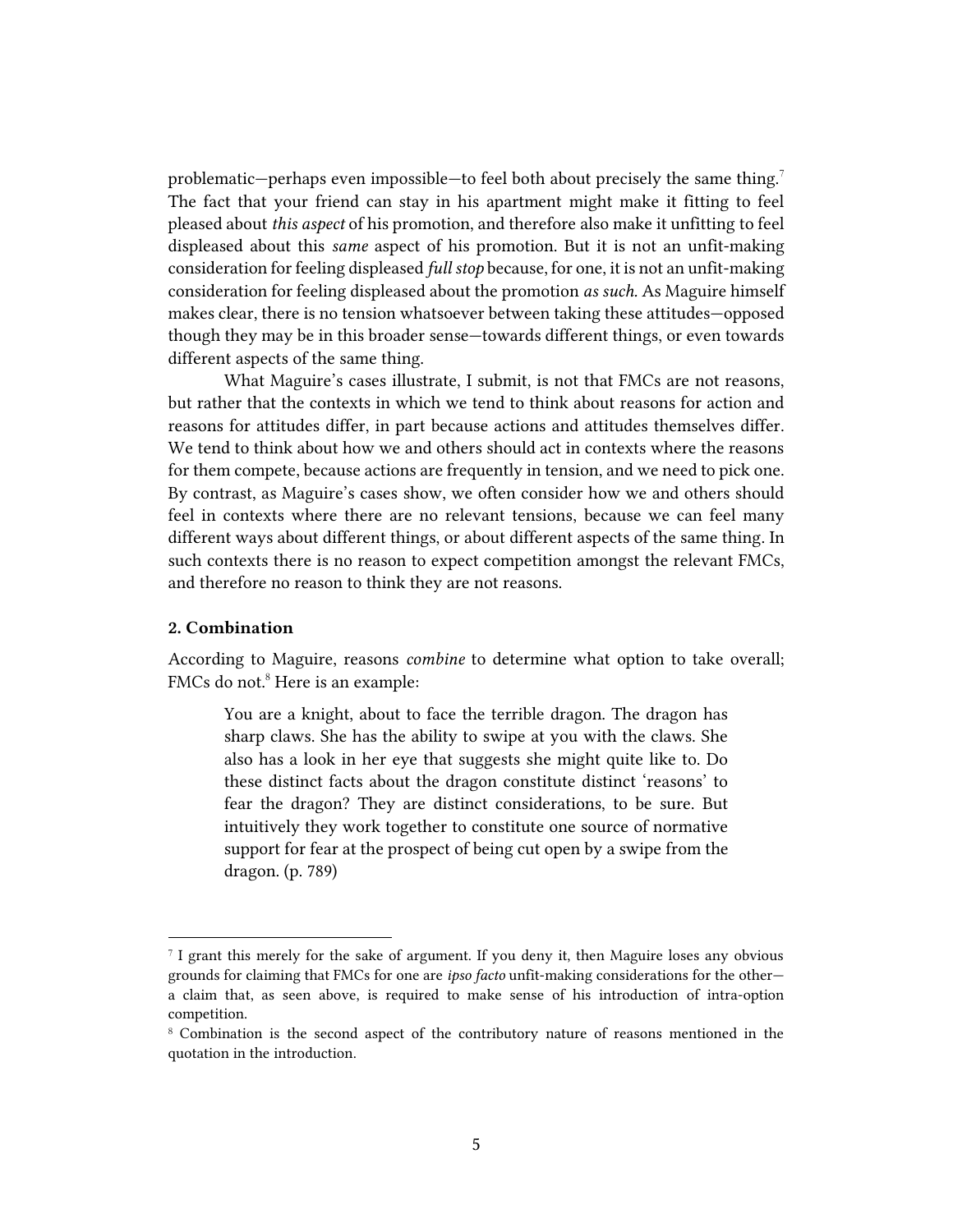Maguire claims that, '[b]y contrast, you might have lots of distinct reasons for and against some specific action, say, running away from the dragon' (p. 789). But what matters here isn't whether you could have many reasons for running away from the dragon; it is whether the dragon's sharp claws and murderous look constitute distinct reasons for running away from the dragon. I submit that this is neither more nor less plausible than the claim that they are both reasons for fearing the dragon.

Maguire may be right that it can seem strained to claim that two considerations are distinct reasons when they are representatives of the same value here, whatever values make the dragon to-be-feared and to-be-run-from. This helps explain the appeal of his argument. Perhaps, for each attitude, all FMCs stem from a single source of value and this masks relevant interactions between them.<sup>9</sup>

However, even if FMCs stem from a single value (one per attitude), there may still be clear cases of combination (and competition!). To see this, consider a variant on the dragon case. You happen upon a dragon with sharp claws and a murderous look (we may eliminate the prejudicial claim that the dragon is 'terrible'). The dragon says, 'I just want to be friends!' Are these reasons for and against running away? This is debatable; one might claim that these are merely reasons for and against *believing* that the dragon is dangerous, and it is her being dangerous that would be a reason for you to run. $^\mathrm{10}$ 

Settling this is beyond the scope of this paper. Here, I simply note that many would take these to be reasons for and against running away. If they are, it is clear that they *compete* to determine whether you ought to run away. And it seems perfectly possible that while neither the sharp claws nor the murderous look alone is sufficient to outweigh the dragon's claim to only be interested in friendship, *in combination* they are; you ought to run. Most importantly, this is no less plausible if we take these to be reasons for and against *fearing* her.<sup>11</sup>

 $\overline{a}$ 

<sup>9</sup> This fits well with a number of things Maguire says. It might also explain why there are no unfitmaking (as opposed to merely non-fit-making) considerations for affective attitudes, if that is indeed the case. If the relevant value is present, that makes the attitude fitting; if not, then the attitude is unfitting. This is interesting, but it doesn't suggest that FMCs don't combine. And, as with competition, it is an explanation that stems from differences between actions and affective attitudes, not between kinds of normative support.

<sup>&</sup>lt;sup>10</sup> I noted above (note 3) that Maguire's assumption that FMCs exhaust the so-called reasons for affective attitudes is a substantive claim. This point is related: if the 'making' in fit-making considerations is a metaphysical relation, one might take the view that what makes it fitting to fear the dragon is (say) her dangerousness, and that indicators or expressions of that dangerousness, like her teeth and claws, are reasons for fearing her, but are not FMCs.

<sup>11</sup> The possibility raised here also calls into question Maguire's claim that FMCs are strict (see note 4). I have waited until now to raise this objection because the FMCs discussed in §1 arguably entail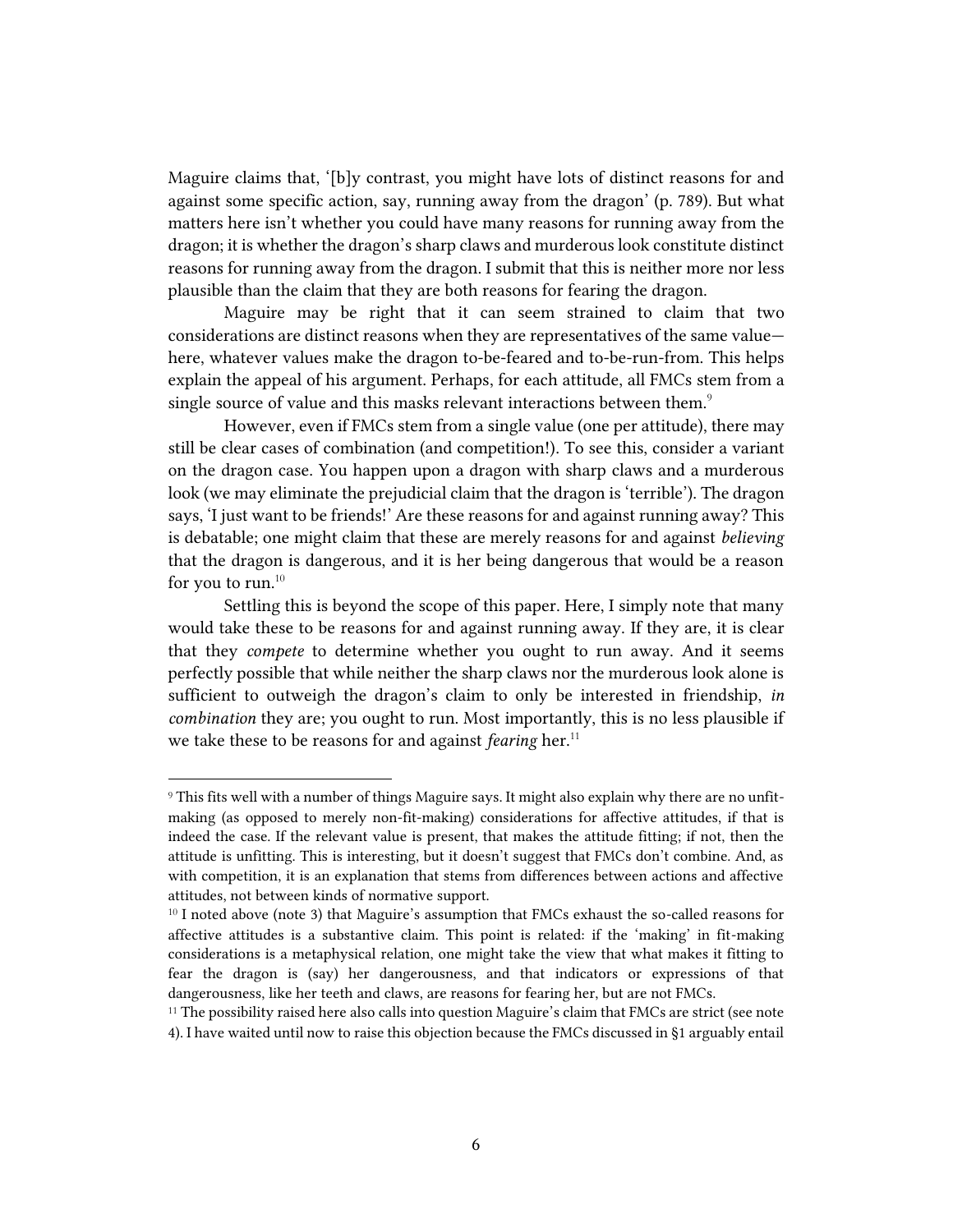#### **3. Gradability**

 $\overline{a}$ 

Maguire argues that reasons for action are *gradable*—i.e., have weights—while FMCs are not. True, Maguire notes, we often say things like 'You have more reason for fearing wolves than dogs'. But, he maintains, these are not really gradable reasons for an attitude; they are FMCs for a gradable attitude. That is, what the above claim *really* means is that it is fitting to feel *more fear* regarding wolves, less fear regarding dogs. The explanation he offers is that fittingness is *binary*: attitudes are either fitting or unfitting.

Certainly, fittingness is binary. But it doesn't follow that FMCs lack weight. The analogy with action is again instructive. Permissibility is binary: an action is either permissible or impermissible. Clearly it doesn't follow that reasons for action lack weight.

This doesn't mean Maguire is wrong that FMCs lack weight, only that the binary nature of fittingness doesn't settle the matter. However, the variation on the dragon case at the end of §2 does suggest that Maguire is wrong, insofar as it is plausible that the combined *weight* of the dragon's sharp claws and murderous look make it fitting to feel fear, despite her talk of friendship.

Even if one denies that those are distinct reasons, as in the case of competition the difference Maguire cites here is due to common differences between reasons and affective attitudes, not between kinds of normative support. Most actions are not gradable. I can't push button A 'a little bit'; I push it or I don't. By contrast, affective attitudes are arguably always gradable; we always feel things *to some degree.* Notice, however, that in cases where an action *is* gradable—e.g., giving to charity—we often do talk about reasons as determining how much to give, rather than whether to. There can be reasons to give or not give to charity, but there can also be reasons to give \$10, \$100 or \$1000.

We tend to talk about the former when there is intra-option competition between reasons for and against giving to charity, or inter-option competition between reasons for giving to charity vs. for doing something else that is in tension with giving to charity. We tend to talk about the latter when it is settled that we ought to give to charity but aren't sure how much the reasons support giving. The parallel with affective attitudes should be clear. Either FMCs compete or they do not. If they do, then as in the variation on the dragon case, they *will* have weight. If they do not compete (because of the nature of affective attitudes), it is utterly unsurprising and untroubling that FMCs always support some degree of a sadness, rather than

the presence of the relevant values—e.g., arguably it is always fitting to feel disappointed when someone gets a promotion you deserve, whereas it is not always fitting to fear something with sharp claws.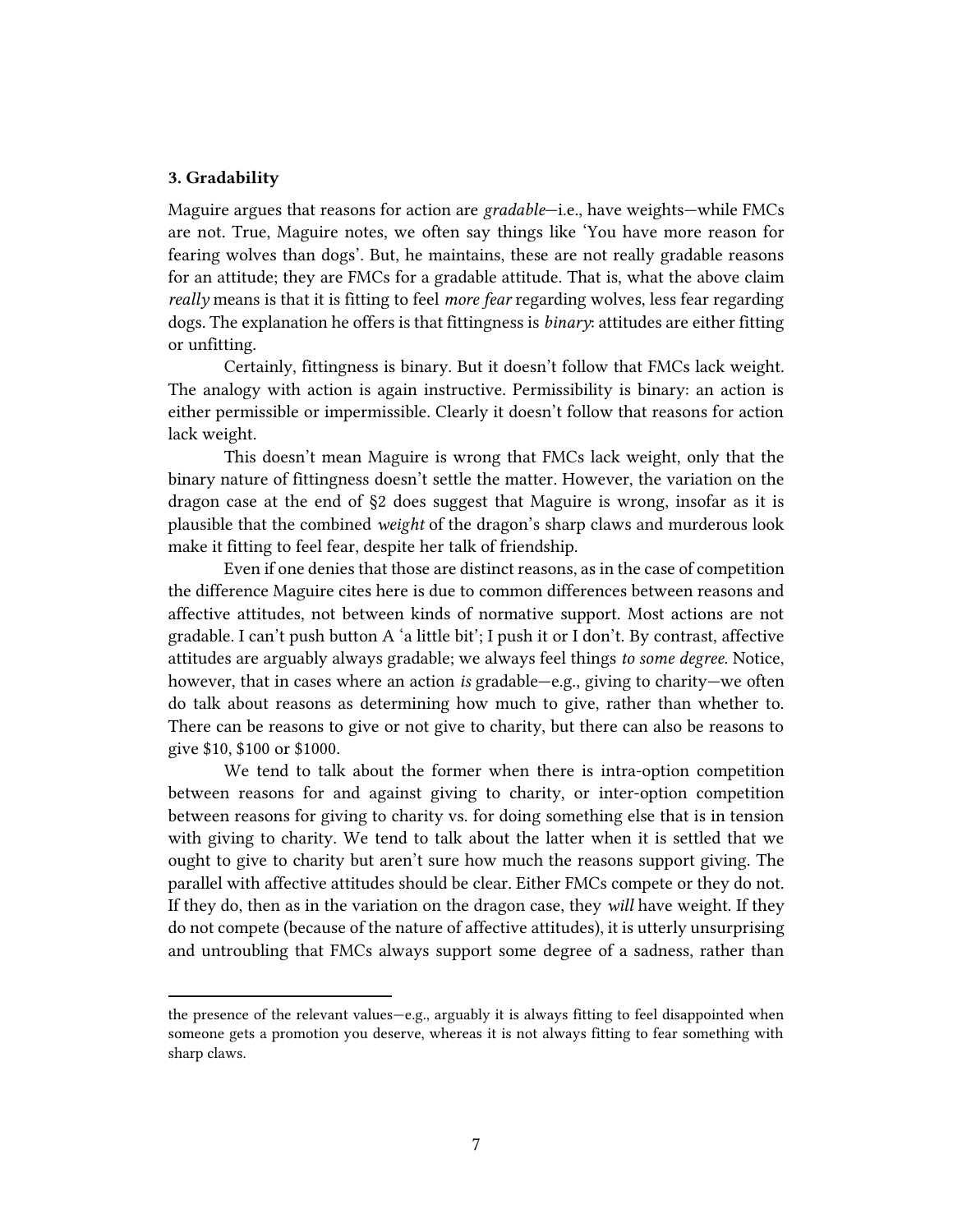supporting sadness to some degree. They would only do the latter in contexts where their weight mattered, where they needed to be weighed *against* other considerations. Without competition, this need would never arise.

#### **4. Implications for Buck-Passers**

One of Maguire's central targets is 'buck-passing' views on which various normative phenomena are analyzed in terms of others—e.g., value is analyzed in terms of reasons, or both value and reasons are analyzed in terms of fittingness. In closing, I argue that even if Maguire were right that there are no reasons for affective attitudes, it is unclear how troubling this would be for buck-passers. Begin with the following passage:

Sometimes we *need* to make an all-or-nothing judgement about some relatively coarse-grained question, such as whether a particular judge is admirable. Perhaps you are Chair of the Town Admiration Committee and the judge is one of the favourites for the Annual Prize. Then you do the best you can. But this is a question about reasons for action. The question is not whether it is fitting to admire the judge. The question is whether you ought to give her the prize. Lots of reasons will bear on this question: how people would react either way, whatever precedents there might be, what the Town Admiration Committee rule-book says, and so on. (p. 802)

Let's assume this is roughly correct. One point of clarification: Maguire is right that the question is not *merely* whether it is fitting to admire the judge, but many of the reasons for and against giving her the prize will be the same considerations that make it fitting or unfitting to admire her. What's more, since the prize is (in part) an *expression* of admiration, these considerations are reasons for and against giving her the prize *because* they make it fitting or unfitting to admire her. In this context, these considerations compete, combine, and have weight.

Say the fact that the judge carefully maintains consistency in her sentencing makes it fitting to admire her. This is surely a reason for giving her the prize. Again this is no coincidence: it is a reason for giving her the prize *because* it makes it fitting to admire her. As a reason for action, it will compete with other considerations, such as the admirable things her competitors have done. And it will combine with other considerations, such as the other admirable things she has done. In all of this, it will have weight.